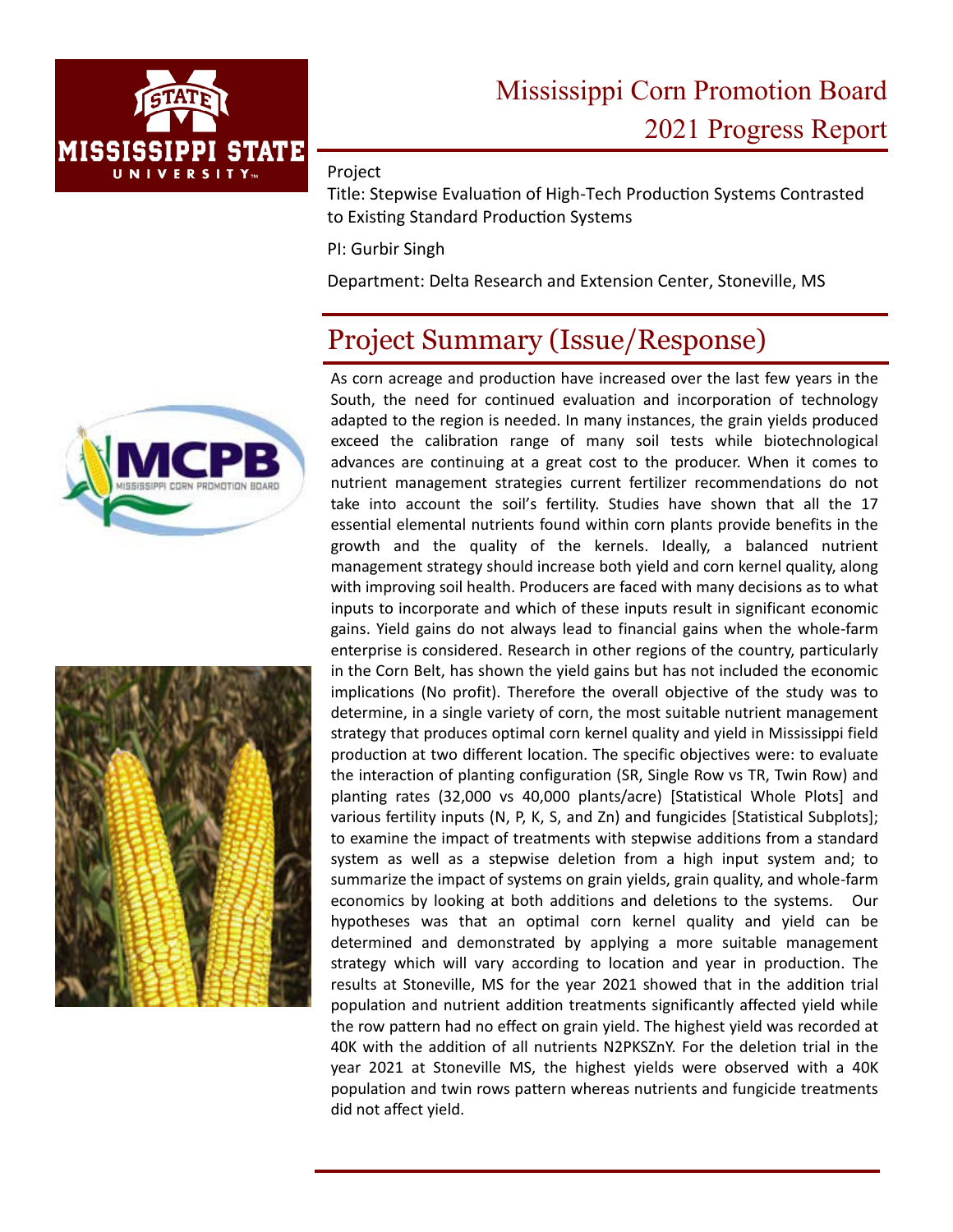



#### Project Results/Outcomes

A multi-year and multilocation addition and deletion research projects were initiated in 2020 to evaluate high technology production systems for corn following soybean in rotation. In 2020 only one location that is Stoneville, MS at the Delta Research and Extension Center (DREC) was included in this project and in 2021 two locations Verona, MS at the North Mississippi Research and Extension Center (NMREC), and Stoneville, MS at the Delta Research and Extension Center (DREC) were included in this project. The Verona trials were rainfed, and include Leeper silty loam, Tuscumbia silty clay loam, and Catalpa silty clay loams soil series. The Stoneville sites were irrigated and has Bosket very fine sandy loam soil series. In 2021 at Verona MS, in the addition trial, all three main factors including plant population, row pattern, and fertilizer showed yield differences with the highest yield at 32K twin rows with N2PKSZnY treatment (Figure. 1). The deletion study at Verona had significant three-way interaction (Figure 1D) and the highest yielding was at 40K twin rows with N2PKSZnY treatment.



Figure 1. Verona (2021) in stepwise addition study main effects of population (A), rows (B), and nutrient treatments (C) were significant. In the deletion study, a three-way interaction between all three factors was significant (D). The vertical bars represent the length of LSD (5%).

| Treatments                     | N Rate  | Phosphorus       | Potassium    | Sulfur       | Zinc             | Fungicide    |
|--------------------------------|---------|------------------|--------------|--------------|------------------|--------------|
|                                | (lb/ac) | (lb/ac)          | (lb/ac)      | (lb/ac)      | (lb/ac)          | (Y/N)        |
|                                |         |                  |              |              |                  |              |
| N1                             | 210     | $\mathbf{0}$     | $\mathbf{0}$ | $\mathbf{0}$ | $\mathbf{0}$     | N            |
| N <sub>2</sub>                 | 280     | $\boldsymbol{0}$ | $\mathbf{0}$ | $\mathbf{0}$ | $\boldsymbol{0}$ | N            |
| N <sub>2</sub> PK              | 280     | 40               | 100          | $\mathbf{0}$ | $\mathbf{0}$     | N            |
| N <sub>2</sub> PK <sub>S</sub> | 280     | 40               | 100          | 20           | $\mathbf{0}$     | N            |
| N2PKSZn                        | 280     | 40               | 100          | 20           | 10               | N            |
| N2PKSZnY                       | 280     | 40               | 100          | 20           | 10               | $\mathbf{v}$ |